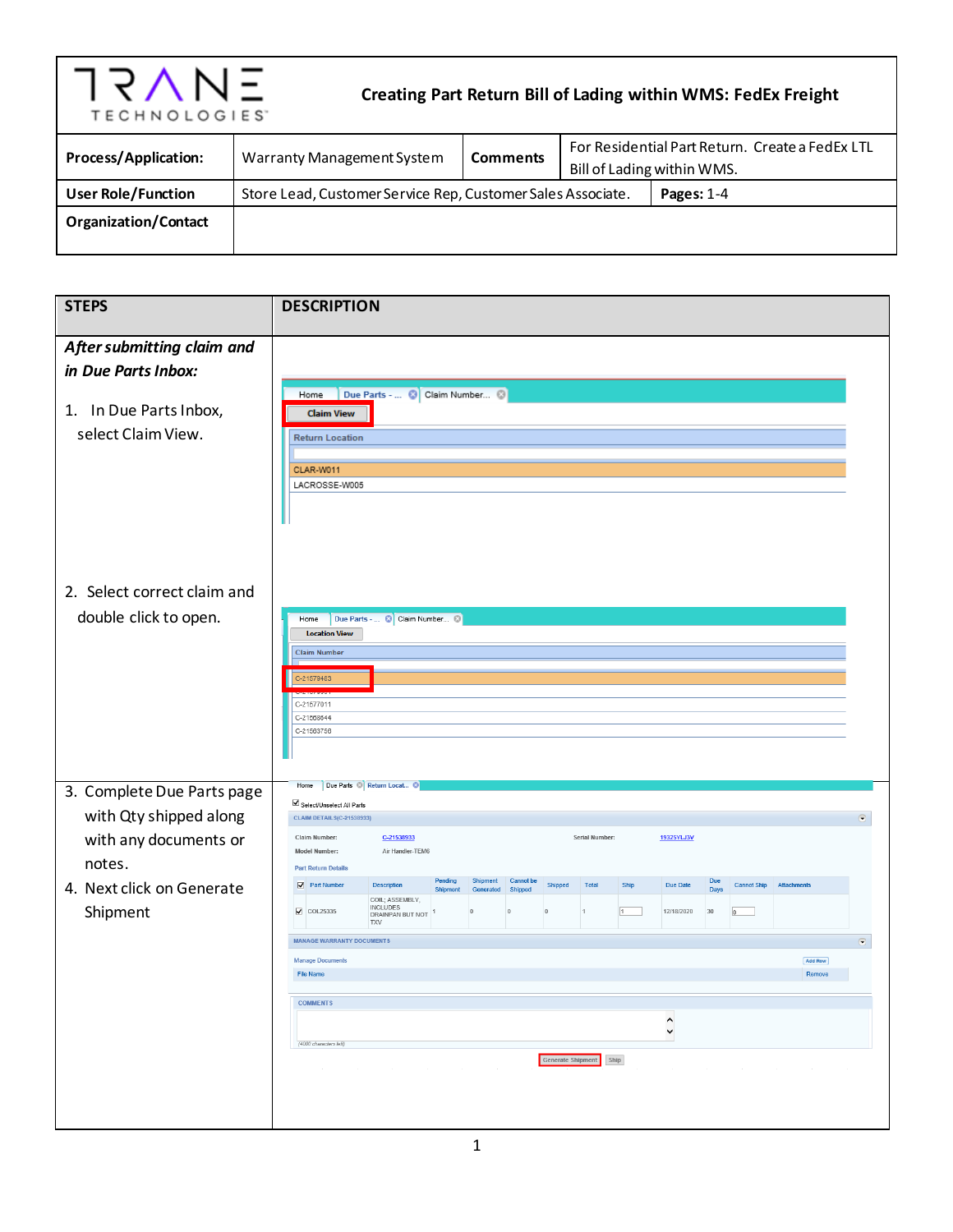| <b>STEPS</b>                                                                         | <b>DESCRIPTION</b>                                                                                   |                                                                                                                                                              |                                                               |                                                  |                                                                                                  |                         |
|--------------------------------------------------------------------------------------|------------------------------------------------------------------------------------------------------|--------------------------------------------------------------------------------------------------------------------------------------------------------------|---------------------------------------------------------------|--------------------------------------------------|--------------------------------------------------------------------------------------------------|-------------------------|
| <b>To Print FedEx Bill of Lading</b>                                                 | <b>SHIPMENT INFORMATION</b>                                                                          |                                                                                                                                                              |                                                               |                                                  |                                                                                                  |                         |
| directly from WMS                                                                    | <b>Shipment Number:</b>                                                                              | 3903965                                                                                                                                                      |                                                               | <b>Shipment Date:</b>                            | 03/15/2021                                                                                       | $\overline{\mathbf{v}}$ |
|                                                                                      | Carrier :                                                                                            | $\overline{\mathsf{v}}$<br>FedEx Freight                                                                                                                     |                                                               |                                                  |                                                                                                  |                         |
| 5. Choose carrier "FedEx                                                             | Already have tracking number ? : $\bigcirc_{\text{YES}} \bigcirc \bullet_{\text{NO}}$                |                                                                                                                                                              |                                                               |                                                  |                                                                                                  |                         |
| Freight"                                                                             | <b>Tracking Number:</b>                                                                              | Validate                                                                                                                                                     |                                                               |                                                  |                                                                                                  |                         |
|                                                                                      | Comments:                                                                                            |                                                                                                                                                              |                                                               |                                                  |                                                                                                  |                         |
| a. New options will                                                                  |                                                                                                      |                                                                                                                                                              |                                                               |                                                  |                                                                                                  |                         |
| open below.                                                                          |                                                                                                      | (4000 characters left)                                                                                                                                       |                                                               |                                                  |                                                                                                  |                         |
|                                                                                      | <b>Shipper Details</b>                                                                               |                                                                                                                                                              |                                                               |                                                  |                                                                                                  |                         |
|                                                                                      | Person Name:                                                                                         | Ray<br>Mann                                                                                                                                                  |                                                               | Company Name:                                    |                                                                                                  |                         |
|                                                                                      | <b>Phone Number:</b>                                                                                 |                                                                                                                                                              |                                                               |                                                  |                                                                                                  |                         |
| 6. Enter Number of                                                                   | Address Line 1                                                                                       | 2224 72nd Terrace East, Sarasota, FI<br>(3964 characters left)                                                                                               |                                                               | $\circ$ Address Line 2                           | (4000 characters left)                                                                           |                         |
| Packages, Dimensions                                                                 | Country:                                                                                             | UNITED STATES                                                                                                                                                |                                                               | State:                                           | FL                                                                                               | $\boldsymbol{\nabla}$   |
| and Weight.                                                                          | City:                                                                                                | $\overline{\mathbf{v}}$<br>SARASOTA                                                                                                                          |                                                               | Postal/Zip Code:                                 | 34230                                                                                            | $\overline{\mathbf{v}}$ |
|                                                                                      | No of Packages :                                                                                     | l1                                                                                                                                                           |                                                               | Weight:                                          | 45                                                                                               | lbs                     |
|                                                                                      | Dimension :                                                                                          | 24<br> 24<br> 24                                                                                                                                             |                                                               |                                                  |                                                                                                  |                         |
| 7. Click on Generate/Print<br>Bill of Lading to obtain<br>your FedEx Freight bill of |                                                                                                      |                                                                                                                                                              |                                                               |                                                  |                                                                                                  |                         |
| lading.                                                                              |                                                                                                      | UNIFORM STRAIGHT BILL OF LADING ORIGINAL---NOT NEGOTIABLE                                                                                                    |                                                               |                                                  |                                                                                                  |                         |
| <b>NOTE:</b> Ensure pop-ups are                                                      |                                                                                                      | All services are subject to the terms and conditions of the FXF 100 Series Rules Tariff. See fedex.com for details--- QUESTIONS? CALL 1.866.393.4585<br>Date | 03/15/2021                                                    |                                                  |                                                                                                  |                         |
| not blocked for this site.                                                           | ted B                                                                                                |                                                                                                                                                              | Shipper # ref1234                                             | Shipper #                                        | Purchase Order # PO1234                                                                          |                         |
|                                                                                      | 784765656795                                                                                         |                                                                                                                                                              | REQUIRED: Please select a service type                        |                                                  | OPTIONAL: You may select a money-back guarantee                                                  |                         |
| 8. FedEx bill of lading will be                                                      |                                                                                                      |                                                                                                                                                              | $\square$ FedEx Freight ${}^{\circledR}$ Priority             |                                                  | delivery (charges and tariff limitations may apply).<br>A.M. Delivery Close of Business Delivery |                         |
| generated.                                                                           | Shippe                                                                                               | SHIPPER (from) Please provide ZIP codes and phone numbers.                                                                                                   | X FedEx Freight <sup>®</sup> Economy<br><b>CONSIGNEE (to)</b> |                                                  |                                                                                                  |                         |
|                                                                                      | <b>Best Company</b><br>Attn. to                                                                      | FXF Acct. #<br>XXXXX1680                                                                                                                                     | Consignee<br>Attn. to                                         | <b>Trane Technologies</b>                        | FXF Acct.#                                                                                       |                         |
| 9. Print bill of lading, attach                                                      | <b>Address</b>                                                                                       | Area Code<br>(901) 232-2020                                                                                                                                  | <b>Address</b>                                                |                                                  | Area Code Phone Number<br>(844) 590-9915                                                         |                         |
| to item being returned,                                                              | 2224 72nd Terrace East, Sarasota, FI<br>Address (Store, Dept., Ste., Fir., Apt., Div.)               |                                                                                                                                                              | 151 Glenn Bass Rd                                             | Address (Store, Dept., Ste., Flr., Apt., Div.)   |                                                                                                  |                         |
| and schedule pick up with                                                            | Address                                                                                              |                                                                                                                                                              | Address                                                       |                                                  |                                                                                                  |                         |
|                                                                                      | City SARASOTA<br>State/Province FL                                                                   | ZIP/Postal Code<br>34230                                                                                                                                     | City Fitzgerald<br>Country US<br>State/Province GA            |                                                  | Country US                                                                                       |                         |
| FedEx Freight.                                                                       | Optional or Additional Services Fees and Charges                                                     | □Liftgate □ Inside Pickup □ Limited Access                                                                                                                   | Custom Delivery Window:                                       | Optional or Additional Services Fees and Charges | ZIP/Postal Code<br>31750<br>□Liftgate □ Inside Delivery □ Limited Access                         |                         |
|                                                                                      | Shipper Bill of Lading #<br><b>Special Instructions</b><br><b>Special Delivery Instructions Here</b> |                                                                                                                                                              |                                                               | Consignee ID ref5678                             |                                                                                                  |                         |
| <b>Note:</b> A tracking number                                                       |                                                                                                      |                                                                                                                                                              |                                                               |                                                  |                                                                                                  |                         |
| does not need to be                                                                  |                                                                                                      |                                                                                                                                                              |                                                               |                                                  |                                                                                                  |                         |
| entered in WMS. It will                                                              |                                                                                                      |                                                                                                                                                              |                                                               |                                                  |                                                                                                  |                         |
| auto populate when                                                                   |                                                                                                      |                                                                                                                                                              |                                                               |                                                  |                                                                                                  |                         |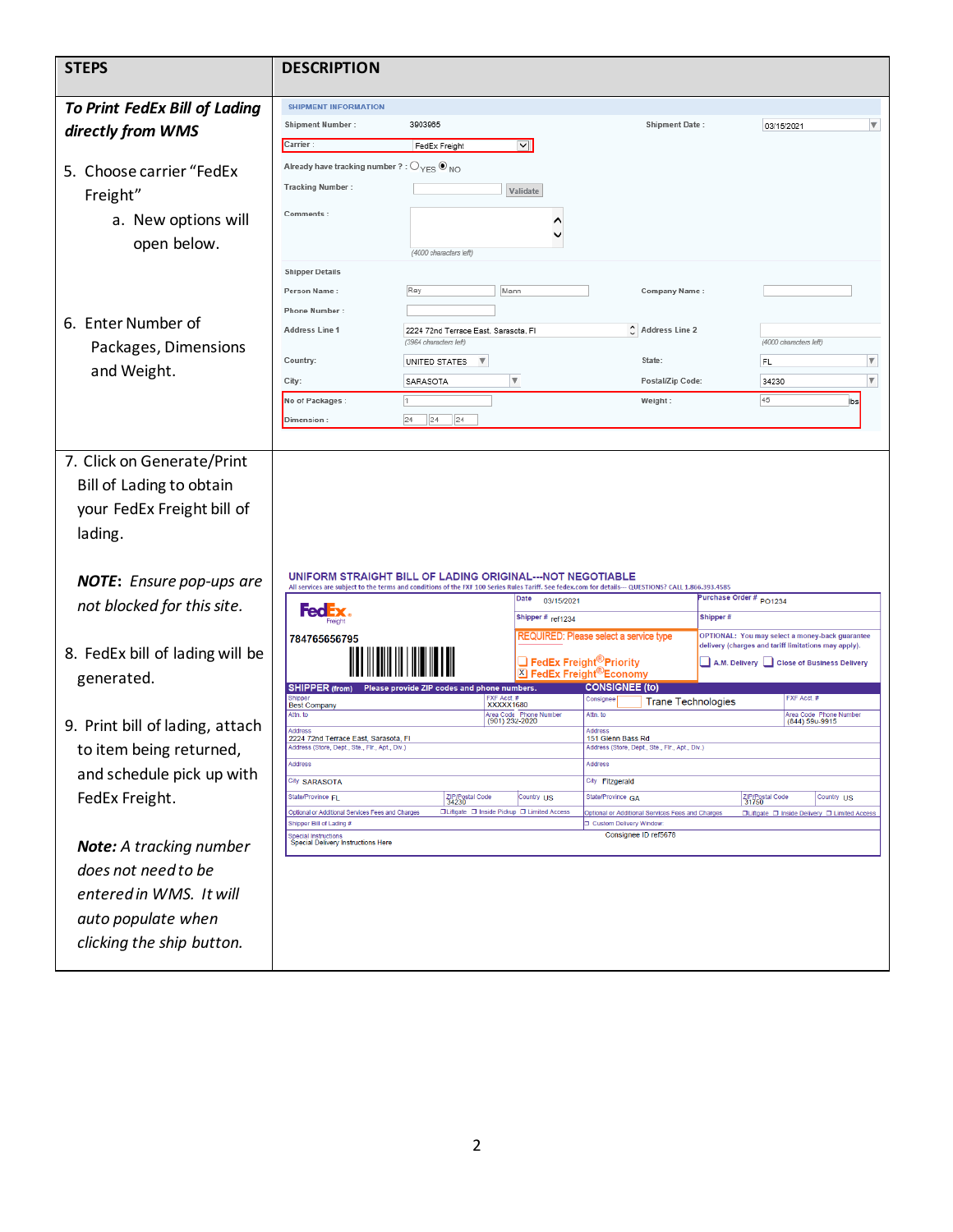## **STEPS DESCRIPTION** SHIPMENT INFORMATION 10. To complete shipment, **Shipment Number:** 3903965 **Shipment Date:** 03/15/2021  $\overline{\mathbf{v}}$ click Ship button. Carrier: FedEx Freight  $\blacktriangledown$ Already have tracking number ? :  $\bigcirc_{\text{YES}}\bigcircledcirc_{\text{NO}}$ Tracking Number : Tracking Number is valid 784765656795 Validate 11. You will receive a Comments : Shipping defective part back  $\overline{\phantom{a}}$  $\checkmark$ confirmation if (3972 characters left) successful. **Shipper Details**  $Ray$ Person Name: Mann Company Name: Best Company Phone Number: 901-232-2020 *Note: This claim will move*  Address Line 1  $\hat{\downarrow}$  Address Line 2 2224 72nd Terrace East, Sarasota, FI (4000 characters left) (3964 characters left) *to payment when FedEx*  Country: State:  $\overline{\mathbf v}$ UNITED STATES  $\forall$ FL *Freight Shows the shipment* City: SARASOTA  $\overline{\mathbf v}$ Postal/Zip Code: 34230  $\overline{\mathbf{v}}$ *in Transit. There is no*  No of Packages :  $\overline{1}$ Weight: 45 lbs

 $24$  24 24

*Reminder: Call FedEx Freight to schedule a pickup. When scanned by FedEx, the claim will move to payment* 

*further action required for* 

*claim credit.* 

*within WMS.* 

Home Due Parts & Return Locat... . 8

Dimension:

MESSAGES • The action has been performed successfully. The claim will move for payment once the shipment is in trans